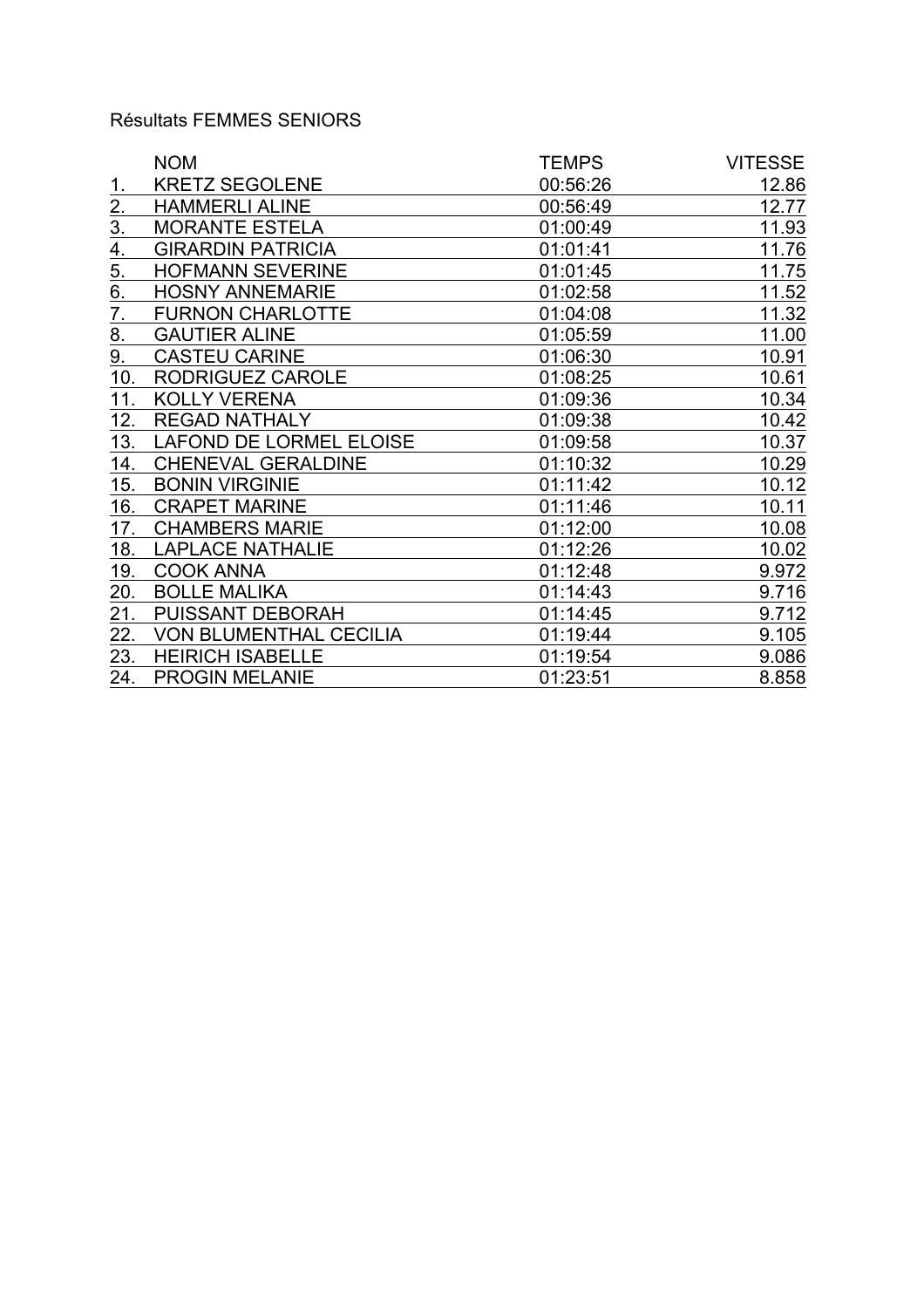#### Résultats HOMMES SENIORS

|                   | <b>NOM</b>                    | <b>TEMPS</b> | <b>VITESSE</b> |
|-------------------|-------------------------------|--------------|----------------|
| 1.                | ROCH ALEXANDRE                | 00:41:52     | 17.34          |
| $\overline{2}$ .  | <b>MCLAREN ALAIN</b>          | 00:42:46     | 16.97          |
| $\underline{3}$ . | <b>FISCHER MICHAEL</b>        | 00:43:17     | 16.77          |
| $\overline{4}$ .  | <b>TREMBLET STEPHAN</b>       | 00:46:56     | 15.46          |
| 5.                | PINTO RICARDO                 | 00:48:52     | 14.85          |
| 6.                | <b>HURTADO SANCHEZ VICTOR</b> | 00:49:50     | 14.56          |
| 7.                | <b>JOUSSON IGOR</b>           | 00:52:09     | 13.92          |
| 8.                | <b>MILLET SYLVAIN</b>         | 00:53:10     | 13.65          |
| 9.                | <b>GALLOIS DAVIS</b>          | 00:54:00     | 13.44          |
| 10.               | <b>MORINA BESNIK</b>          | 00:55:31     | 13.07          |
| 11.               | <b>MINERS JAMES</b>           | 00:55:40     | 13.04          |
| 12.               | <b>GUILLET LUC</b>            | 00:55:50     | 13.00          |
| 13.               | <b>CRESPY FRANCK</b>          | 00:56:01     | 12.96          |
| 14.               | <b>VINCENT MICHAEL</b>        | 00:56:19     | 12.89          |
| 15.               | <b>WHITTLE DANIEL</b>         | 00:57:24     | 12.64          |
| 16.               | <b>KOVACS ANDRE</b>           | 00:58:51     | 12.33          |
| 17.               | <b>PLAIA GIUSEPPE</b>         | 00:58:56     | 12.31          |
| 18.               | <b>ZEMP CHRISTOPHE</b>        | 00:59:21     | 12.23          |
| 19.               | <b>MARTIN JUAN</b>            | 00:59:22     | 12.22          |
| 20.               | <b>CHAPUIS NICOLAS</b>        | 01:02:17     | 11.65          |
| 21.               | <b>COEN MATTEP</b>            | 01:02:44     | 11.57          |
| 22.               | <b>CHAPPUIS REGIS</b>         | 01:02:53     | 11.54          |
| 23.               | <b>WERNER GREGORY</b>         | 01:02:58     | 11.52          |
| 24.               | <b>CARROEN CARL</b>           | 01:04:27     | 11.26          |
| 25.               | <b>MONTI STEFANE</b>          | 01:04:30     | 11.25          |
| 26.               | <b>SAUVEUR LAURENT</b>        | 01:04:45     | 11.21          |
| 27.               | <b>LOGANATHAN SRIBHAVAN</b>   | 01:04:46     | 11.20          |
| 28.               | <b>DE MINICIS ADRIANO</b>     | 01:05:18     | <u>11.11</u>   |
| 29.               | <b>GIORGIS PASCAL</b>         | 01:05:41     | 11.05          |
| 30.               | <b>CARRAT HENRY</b>           | 01:05:48     | 11.03          |
| 31.               | MATHEZ JOSE                   | 01:06:14     | 10.96          |
| 32                | <b>MEIER GUILLAUME</b>        | 01:06:24     | 10.93          |
| 33.               | <b>SCHNEUWLY FREDERIC</b>     | 01:06:50     | 10.86          |
| 34.               | <b>TKACZYK RADEK</b>          | 01:07:19     | 10.78          |
| 35.               | <b>GUUEDES ALBERTINO</b>      | 01:08:40     | 10.57          |
| 36.               | PIQUET FLORENT                | 01:09:22     | 10.46          |
| 37.               | <b>TUCKMANTEL MARC</b>        | 01:09:39     | 10.42          |
| 38.               | <b>BUHLMANN DAVID</b>         | 01:11:17     | 10.18          |
| 39.               | <b>BRUGUIERE VINCENT</b>      | 01:11:22     | 10.17          |
| 40.               | <b>FRANCOIS CEDRIC</b>        | 01:14:20     | 9.766          |
| 41.               | RAPPAPORT DAVID               | 01:15:58     | 9.556          |
| 42.               | PFISTER XAVIER                | 01:19:09     | 9.172          |
| 43.               | <b>FRANCOIS ALAIN</b>         | 01:36:29     | 7.524          |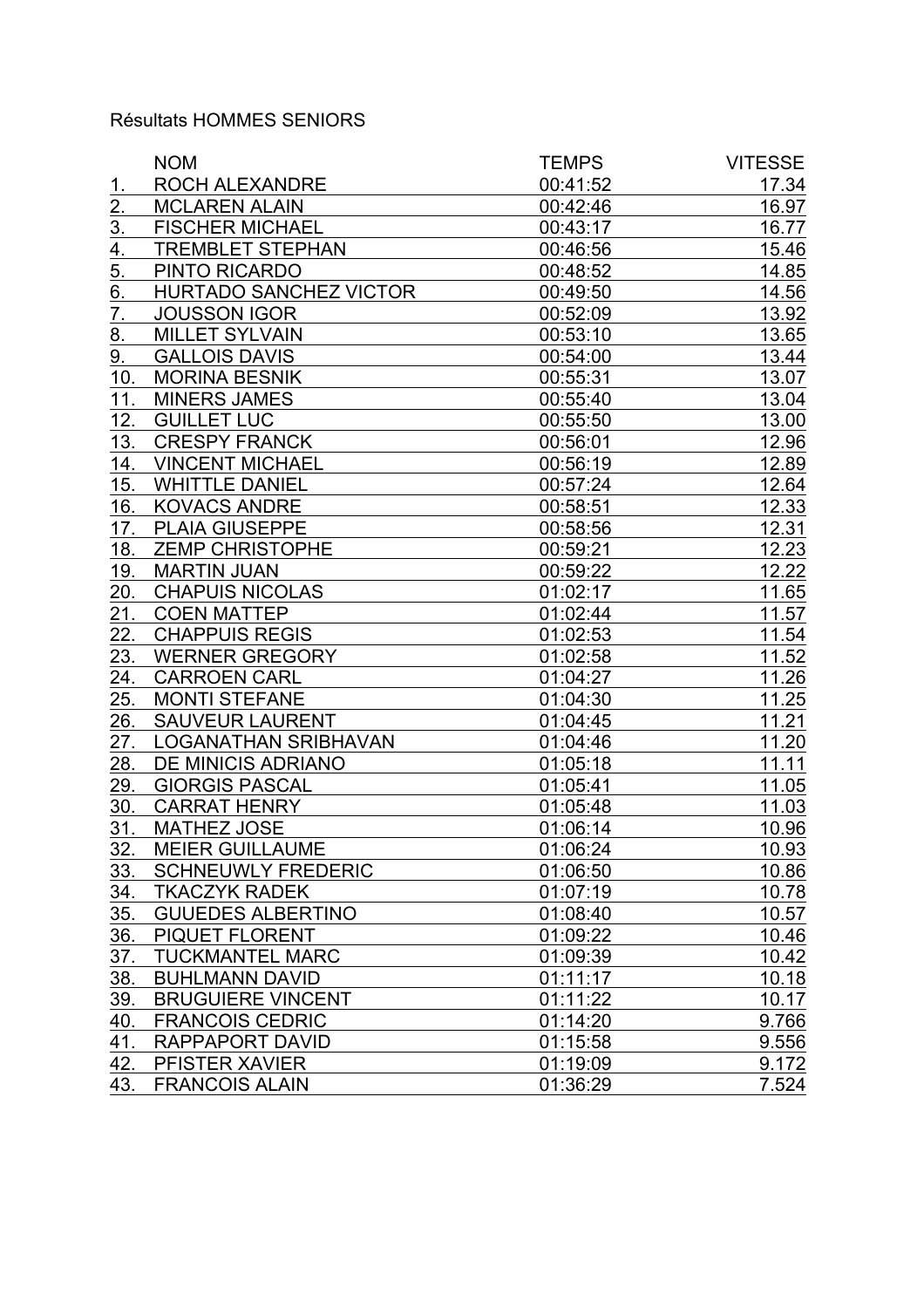# Résultats FEMMES VETERANS 1

|                   | <b>NOM</b>                        | <b>TEMPS</b> | <b>VITESSE</b> |
|-------------------|-----------------------------------|--------------|----------------|
|                   | <b>KIONDO PENUEL</b>              | 00:49:17     | 14.73          |
| <u>2.</u>         | <b>DUCRET ISABELLE</b>            | 00:57:27     | 12.63          |
| $\underline{3}$ . | <b>PYTHON MAIKO</b>               | 01:01:07     | 11.87          |
| $\overline{4}$ .  | <b>DIAMANTINI CRISTINA</b>        | 01:01:16     | 11.84          |
| 5.                | <b>MAGNIN COLETTE</b>             | 01:03:00     | 11.52          |
| $\overline{6}$ .  | <b>WEGENER CAROLINA</b>           | 01:04:53     | 11.18          |
| 7.                | <b>HENZI LISA</b>                 | 01:04:55     | 11.18          |
| 8.                | <b>MEIER FRANCINE</b>             | 01:06:10     | 10.97          |
| 9.                | <b>GANTENBEIN NADIA</b>           | 01:06:31     | 10.91          |
| 10.               | <b>CONZA-ROSSIER SANDRINE</b>     | 01:06:41     | 10.88          |
| 11.               | <b>THEILER VALERIE</b>            | 01:06:47     | 10.87          |
| 12.               | <b>LECHNER CHERUBINI GABRIELE</b> | 01:06:56     | 10.84          |
| 13.               | <b>GUILLET ANNE</b>               | 01:08:31     | 10.59          |
| 14.               | <b>CHEREAU CAROLINE</b>           | 01:09:33     | 10.43          |
| 15.               | <b>LABOURIER FLORIANNE</b>        | 01:09:54     | 10.38          |
| 16.               | <b>BADERTCHER KATIA</b>           | 01:10:52     | 10.24          |
| 17.               | <b>BERCHTOLO ANNICK</b>           | 01:11:02     | 10.22          |
| 18.               | KOIZUMI JUNKO                     | 01:12:21     | 10.03          |
| 19.               | <b>GYGLI NICOLE</b>               | 01:12:34     | 10.00          |
| 20.               | <b>MCLAREN SCOTTI</b>             | 01:13:01     | 9.942          |
| 21.               | <b>GAREY NATHALIE</b>             | 01:15:07     | 9.664          |
| 22.               | <b>LOMBARDI MYRIAM</b>            | 01:16:11     | 9.529          |
| 23.               | <b>HOCHHEIMER SUZANNE</b>         | 01:16:41     | 9.467          |
| 24.               | <b>GASPOZ NICOLE</b>              | 01:17:59     | 9.309          |
| 25.               | <b>FONTANET CHRISTINE</b>         | 01:18:39     | 9.230          |
| 26.               | <b>GUILLEMOT HELEN</b>            | 01:26:19     | 8.410          |
| 27.               | <b>FIALA BIRGIT</b>               | 01:29:52     | 8.078          |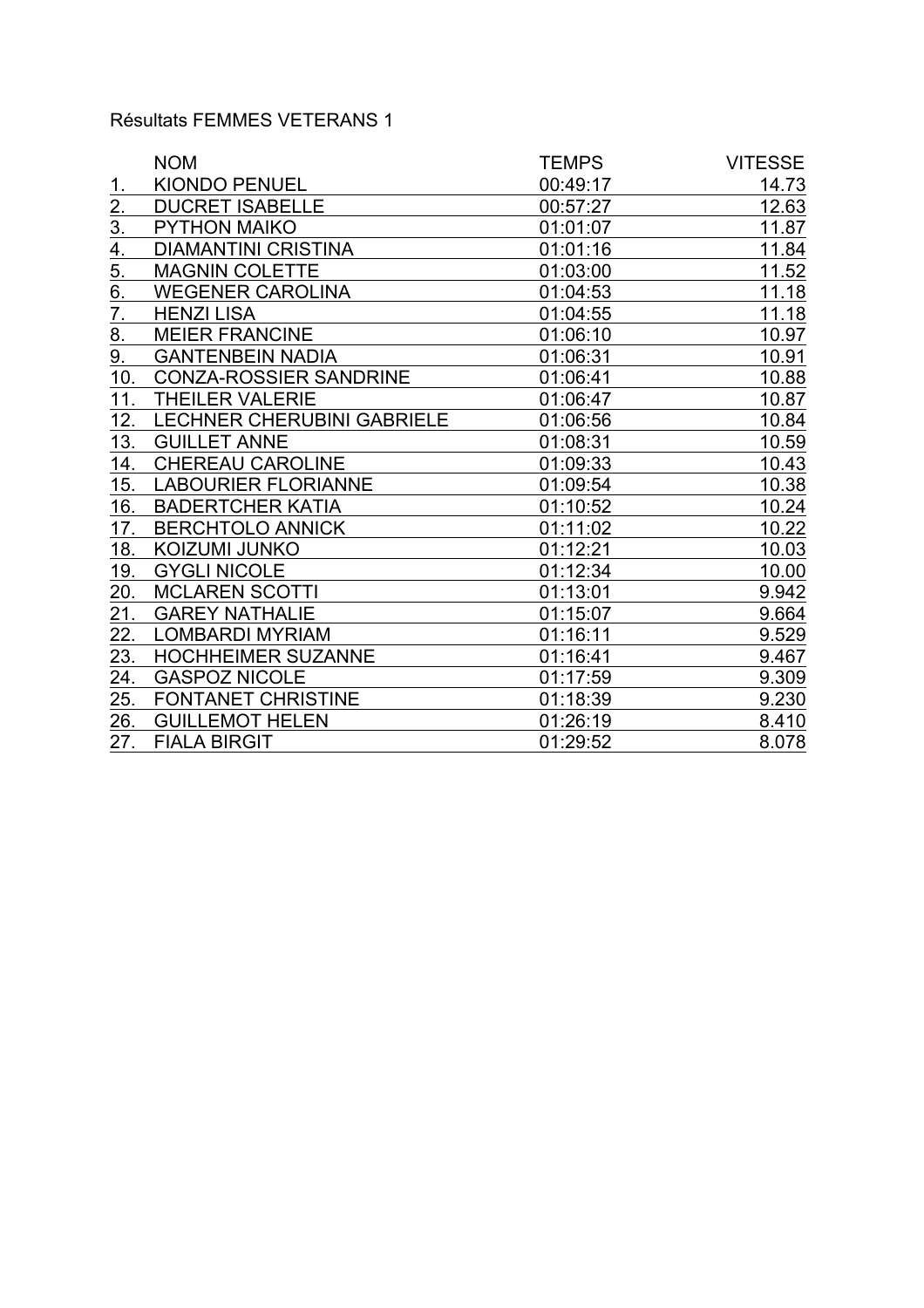### Résultats HOMMES VETERANS 1

|                    | <b>NOM</b>                 | <b>TEMPS</b> | <b>VITESSE</b> |
|--------------------|----------------------------|--------------|----------------|
| 1.                 | <b>EVEQUOZ SEBASTIEN</b>   | 00:45:15     | 16.04          |
| $\overline{2}$ .   | <b>SCHMID PATRICK</b>      | 00:46:09     | 15.73          |
| $\underline{3}$ .  | <b>ROBERT CHRISTOPHE</b>   | 00:46:32     | 15.60          |
| $\overline{4}$ .   | <b>DUMAUTHIOZ ERIC</b>     | 00:46:35     | 15.58          |
| 5.                 | <b>PLANTADIS YANN</b>      | 00:47:56     | 15.14          |
| $\underline{6}$ .  | LEROY ??                   | 00:48:25     | 14.99          |
| 7.                 | <b>FRAUENFELDER RAOUL</b>  | 00:48:25     | 14.99          |
| 8.                 | <b>FERRER GUSTAVO</b>      | 00:48:54     | 14.84          |
| 9.                 | <b>FIDALGO LUIS</b>        | 00:50:08     | 14.48          |
| 10.                | <b>SEBO PAUL</b>           | 00:50:13     | 14.45          |
| 11.                | <b>HUTUBESSY RAYMOND</b>   | 00:50:18     | 14.43          |
| 12.                | <b>MARTIN SIRO</b>         | 00:52:51     | 13.73          |
| 13.                | <b>SAUDAN GUY</b>          | 00:54:11     | 13.39          |
| 14.                | PREVEL MICHEL              | 00:53:11     | 13.39          |
| 15.                | <b>BAPST LAURENT</b>       | 00:54:40     | 13.28          |
| 16.                | <b>MATTHEY YAN</b>         | 00:55:28     | 13.08          |
| 17.                | <b>WEBER STEPHAN</b>       | 00:55:44     | 13.02          |
| 18.                | <b>MONNEY LAURENT</b>      | 00:56:01     | 12.96          |
| 19.                | <b>LEBET STEPHANE</b>      | 00:56:12     | 12.91          |
| 20.                | <b>CANAVERDE FRANCISCO</b> | 00:56:12     | 12.91          |
| 21.                | <b>DUBOIS LAURENT</b>      | 00:56:12     | 12.91          |
| 22.                | <b>FRANHAUSER OLIVIER</b>  | 00:56:21     | 12.88          |
| 23.                | <b>MULLER MARCEL</b>       | 00:56:24     | 12.87          |
| 24.                | <b>GASPOZ DENIS</b>        | 00:57:38     | 12.59          |
| 25.                | <b>RAPPO CEDRIC</b>        | 00:58:05     | 12.49          |
| 26.                | <b>PICT CHARLES</b>        | 00:58:10     | 12.48          |
| 27.                | <b>BOIXADER GEORGES</b>    | 00:58:26     | 12.42          |
| 28.                | <b>OSWALD ROLAND</b>       | 00:59:07     | 12.28          |
| 29.                | <b>CHARLES YANN</b>        | 00:59:16     | 12.24          |
| 30.                | <b>CORREIA DINIS</b>       | 00:59:45     | 12.15          |
| 31.                | <b>HEUBI PASCAL</b>        | 01:00:02     | 12.09          |
| $32$ .             | <b>BONITO DANIEL</b>       | 01:00:06     | 12.07          |
| 33.                | <b>ROULEHU THIERRY</b>     | 01:00:08     | 12.07          |
| 34.                | <b>DUPARC PASCAL</b>       | 01:00:18     | 12.03          |
| 35.                | PETER CHRISTIAN            | 01:00:22     | 12.02          |
| 36.                | <b>SEGUIN YVAN</b>         | 01:00:22     | 12.02          |
| 37.                | <b>OBERSON JEAN-MICHEL</b> | 01:00:38     | 11.97          |
| 38.                | <b>RYSER ALAIN</b>         | 01:00:45     | 11.95          |
| 39.                | <b>WEGENER JEAN-PIERRE</b> | 01:00:46     | 11.94          |
| 40.                | <b>GODART YANNICK</b>      | 01:00:50     | 11.93          |
| 41.                | <b>GLOTIN GREGOIRE</b>     | 01:01:15     | 11.85          |
| 42.                | <b>NEY CEDRIC</b>          | 01:01:24     | 11.82          |
| $\underline{43}$ . | <b>NACCI FABRIZIO</b>      | 01:01:34     | 11.79          |
| 44.                | <b>GONZALES JUAN</b>       | 01:01:41     | 11.76          |
| 45.                | <b>MEHL PETER</b>          | 01:01:44     | 11.76          |
| 46.                | <b>VON ROHR STEPHAN</b>    | 01:02:21     | 11.64          |
| 47.                | <b>EPAILLY FABRICE</b>     | 01:02:24     | 11.63          |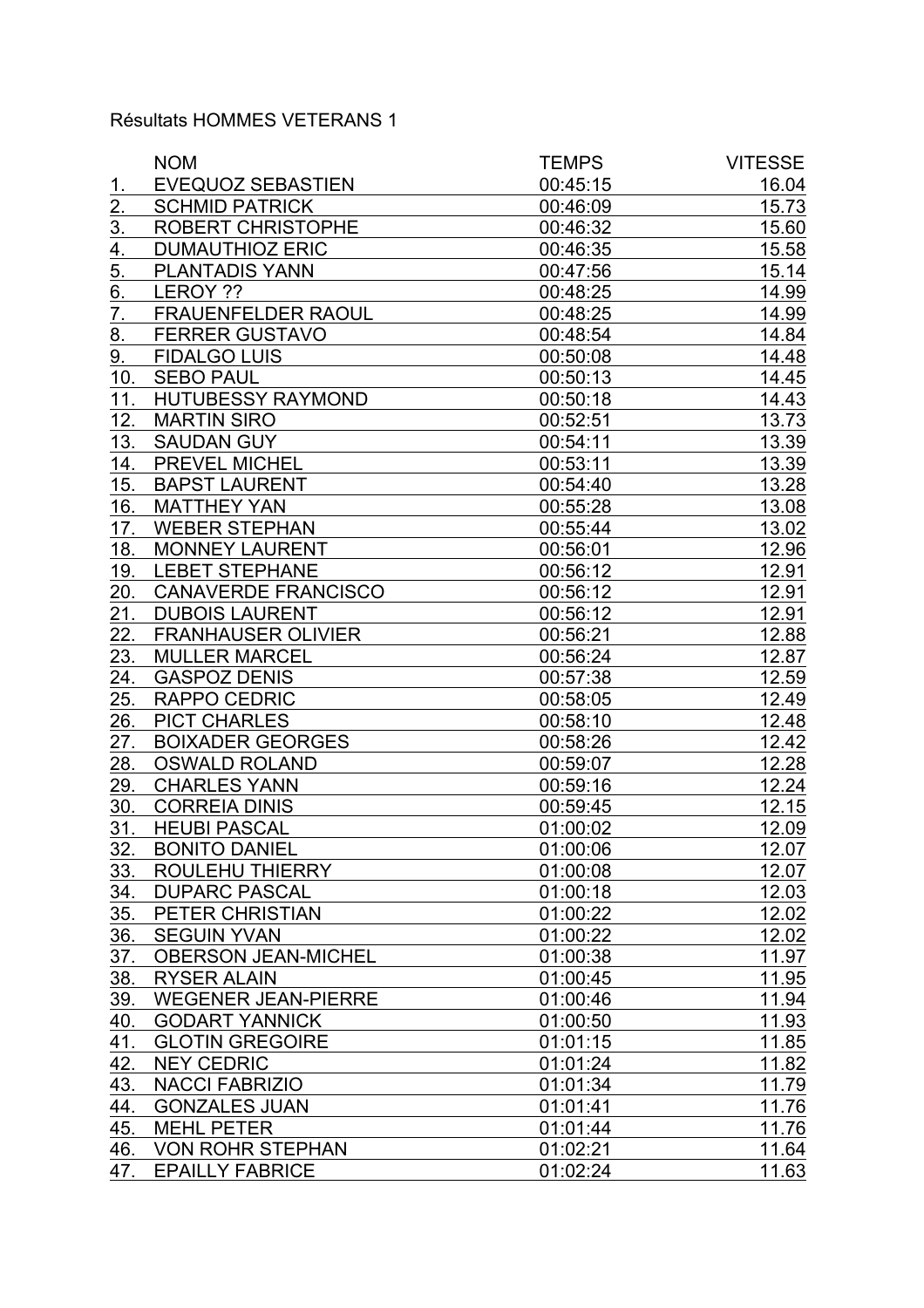| 48. | REINA JOSE-ANTONIO          | 01:02:34 | 11.60 |
|-----|-----------------------------|----------|-------|
| 49. | <b>RUNGASAMY DAVEN</b>      | 01:02:56 | 11.53 |
| 50. | <b>AZZOUZI MEHDI</b>        | 01:03:13 | 11.48 |
| 51. | <b>JOLY MARC</b>            | 01:04:15 | 11.29 |
| 52. | <b>EMPANA ERIC</b>          | 01:04:21 | 11.28 |
| 53. | <b>CLAUDE PETRI-NICOLAS</b> | 01:04:42 | 11.22 |
| 54. | <b>CHAMOUX BRUNO</b>        | 01:05:29 | 11.08 |
| 55. | <b>EPARS GILBERT</b>        | 01:05:57 | 11.00 |
| 56. | <b>CAMPONOVO RETO</b>       | 01:05:58 | 11.00 |
| 57. | <b>TARANTO STEPHEN</b>      | 01:06:58 | 10.84 |
| 58. | <b>BUSHBECK CHRISTIAN</b>   | 01:07:04 | 10.82 |
| 59. | <b>SCHNEIDER THOMAS</b>     | 01:07:33 | 10.74 |
| 60. | <b>THIEBAUD SERGE</b>       | 01:07:39 | 10.73 |
| 61. | <b>WINKLER THIERRY</b>      | 01:08:07 | 10.65 |
| 62. | <b>KURZ FRANCOIS</b>        | 01:08:17 | 10.63 |
| 63. | <b>ROBERT ANTOINE</b>       | 01:08:26 | 10.60 |
| 64. | <b>JAYEZ KRISTOFFER</b>     | 01:08:29 | 10.60 |
| 65. | <b>MIVELLE LAURENT</b>      | 01:08:37 | 10.58 |
| 66. | <b>HAEBERLI DAVID</b>       | 01:09:01 | 10.51 |
| 67. | <b>TERRAPON PATRICK</b>     | 01:09:31 | 10.44 |
| 68. | <b>GRANDJEAN MANUEL</b>     | 01:09:36 | 10.43 |
| 69. | <b>DAVET JEROME</b>         | 01:09:41 | 10.41 |
| 70. | <b>GOMEZ RAOUL</b>          | 01:09:56 | 10.38 |
| 71. | <b>BRUGUIERE CHRISTOPHE</b> | 01:11:23 | 10.17 |
| 72. | <b>MOTTET MARC</b>          | 01:12:48 | 9.972 |
| 73. | <b>BOLLE THIERRY</b>        | 01:14:43 | 9.716 |
| 74. | <b>GOMES JOAO</b>           | 01:15:01 | 9.677 |
| 75. | <b>MOURA MARCIO</b>         | 01:17:30 | 9.367 |
| 76. | <b>TENNERUS DAG</b>         | 01:22:11 | 8.833 |
| 77. | <b>GIROD FRANCOIS</b>       | 01:22:46 | 8.771 |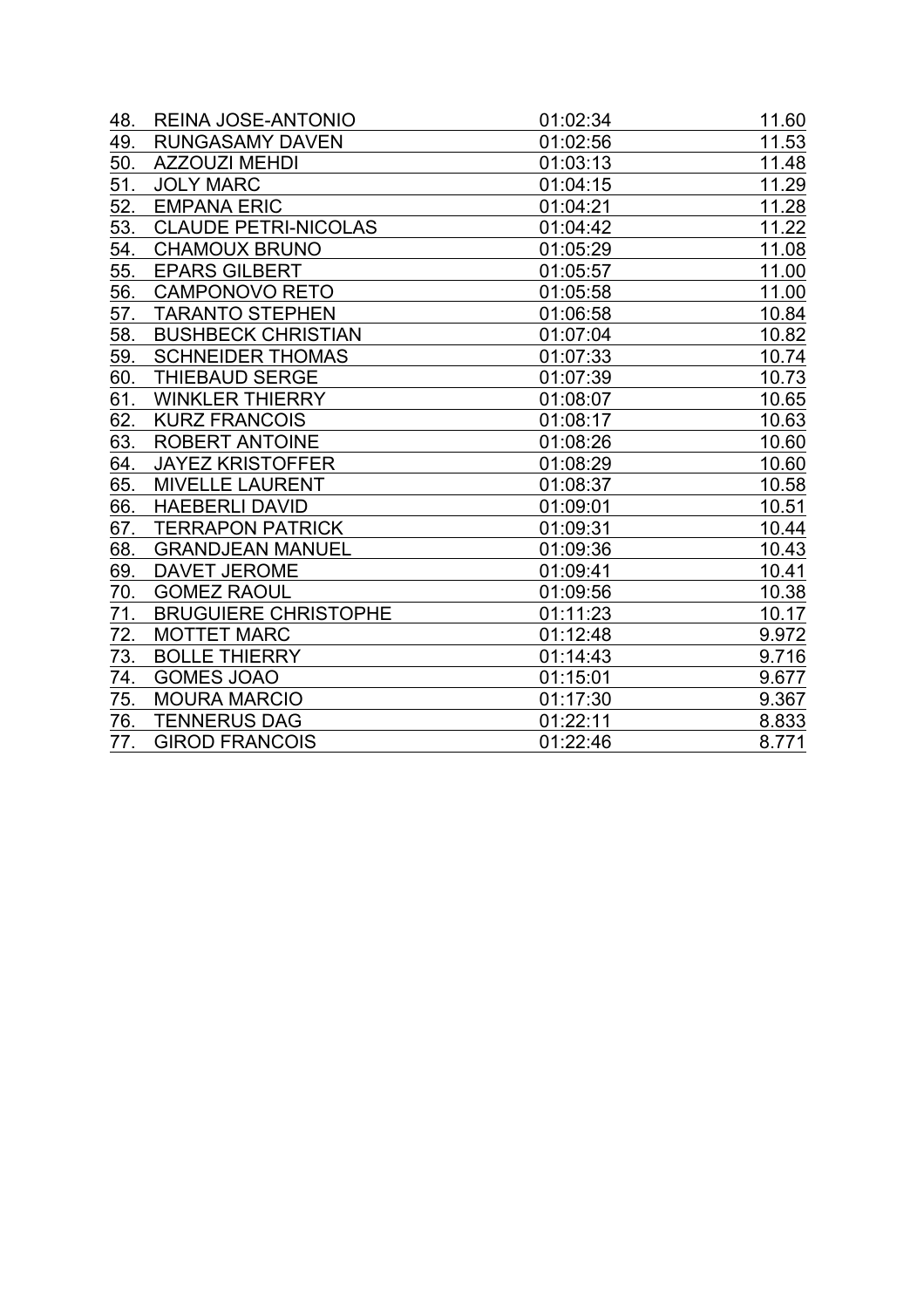#### Résultats FEMMES VETERANS 2

|                   | <b>NOM</b>                     | <b>TEMPS</b> | <b>VITESSE</b> |
|-------------------|--------------------------------|--------------|----------------|
| 1.                | ROCHE ISABELLE                 | 00:55:35     | 13.06          |
| 2.                | <b>LUSCHER ANGELIQUE</b>       | 00:55:39     | 13.04          |
| $\underline{3}$ . | <b>CASSAGNES DANNY</b>         | 01:06:02     | 10.99          |
| $\underline{4}$ . | <b>WALBAUM SUZANNE</b>         | 01:06:45     | 10.87          |
| $\underline{5}$ . | <b>DUBAS FRANCOISE</b>         | 01:07:34     | 10.74          |
| 6.                | <b>SOLDINI PRETRE</b>          | 01:08:35     | 10.58          |
| 7.                | <b>BOVAY CLAUDINE</b>          | 01:11:41     | 10.12          |
| 8.                | <b>FERCHER ROSSET ELFRIEDE</b> | 01:13:18     | 9.904          |
| 9.                | <b>BOLLAG SHLOMITH</b>         | 01:16:02     | 9.548          |
| 10.               | <b>LEEMANN EVELYNE</b>         | 01:16:57     | 9.434          |
| 11.               | <b>BOSWELL LYNETTE</b>         | 01:17:35     | 9.357          |
| 12.               | <b>MAILLARD MONIQUE</b>        | 01:23:51     | 8.658          |
| 13.               | <b>HAYMOZ ISABELLE</b>         | 01:25:15     | 8.516          |
| 14.               | <b>ERBEYA ELISABETH</b>        | 02:27:20     | 4.927          |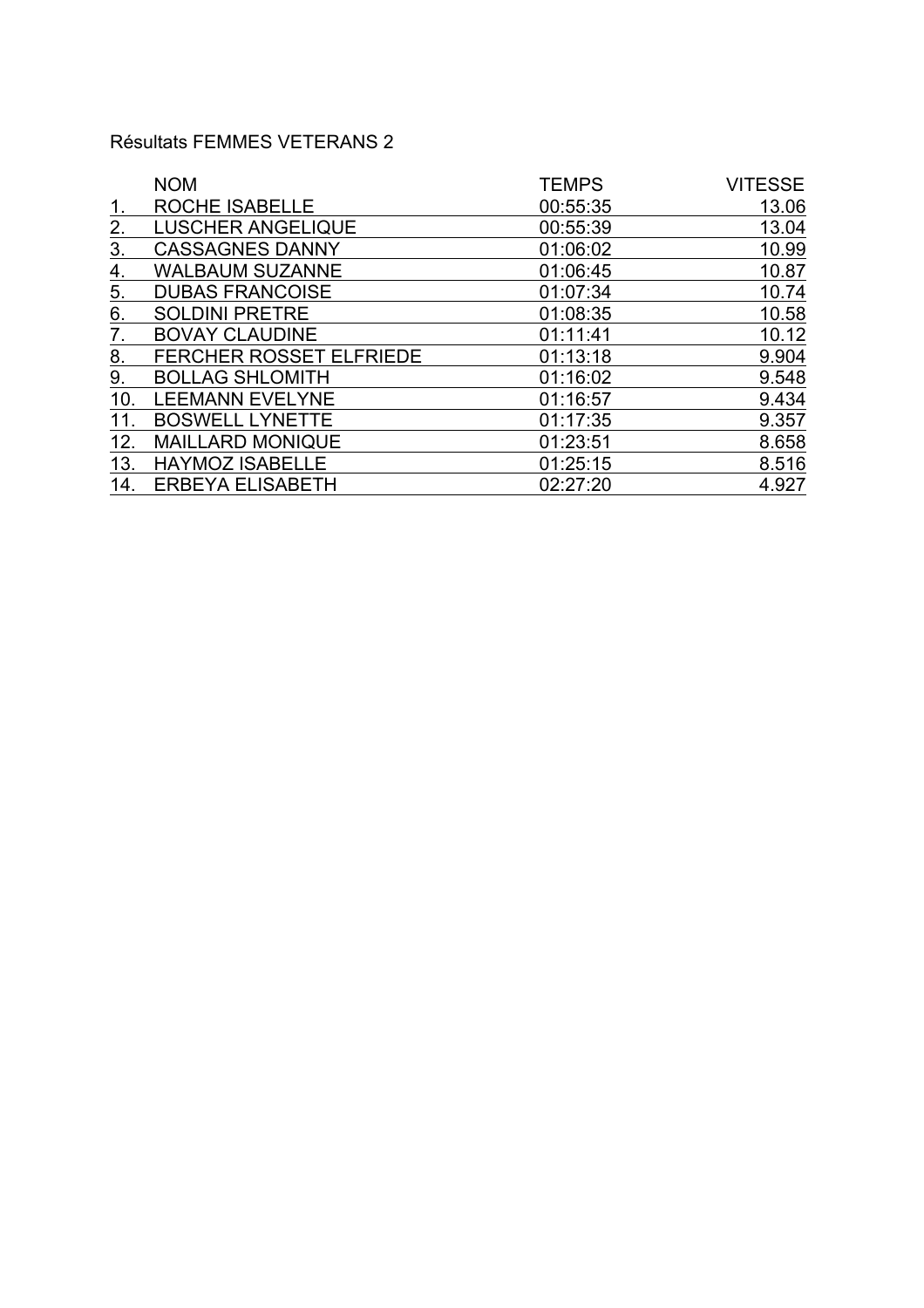## Résultats HOMMES VETERANS 2

|                  | <b>NOM</b>                  | <b>TEMPS</b> | <b>VITESSE</b> |
|------------------|-----------------------------|--------------|----------------|
| 1.               | <b>HICKLIN LUC</b>          | 00:49:33     | 14.65          |
| 2.               | <b>HIKMAT ABDEL</b>         | 00:50:38     | 14.33          |
| <u>3.</u>        | <b>CHOULI RAMDANE</b>       | 00:53:09     | 13.65          |
| 4.               | <b>SCHNEIDER DOMINIQUE</b>  | 00:53:13     | 13.64          |
| 5.               | <b>RICKLI ERIC</b>          | 00:54:20     | 13.36          |
| $\overline{6}$ . | <b>JOLY-TESTAULT AIME</b>   | 00:57:22     | 12.65          |
| 7.               | <b>SANSONNENS ALBERT</b>    | 00:59:01     | 12.30          |
| 8.               | <b>AESCHBACHER RAPHAEL</b>  | 00:59:26     | 12.21          |
| 9.               | ANGULO SALOMON              | 00:59:37     | 12.17          |
| 10.              | <b>SCHAFFER BERNARD</b>     | 00:59:49     | 12.13          |
| 11.              | <b>AUGSBURGER DANIEL</b>    | 01:00:40     | 11.96          |
| 12.              | <b>SCHONENBERGER PAUL</b>   | 01:02:18     | 11.65          |
| 13.              | <b>ZUCCONE BERNARD</b>      | 01:02:47     | 11.56          |
| 14.              | <b>ZANETTI MIRKO</b>        | 01:04:16     | 11.29          |
| 15.              | <b>BORNAND PASCAL</b>       | 01:04:20     | 11.28          |
| 16.              | <b>AEBI CHRISTIAN</b>       | 01:05:10     | 11.14          |
| 17.              | <b>RISER PATRICK</b>        | 01:05:46     | 11.03          |
| 18.              | <b>BRILL WALTER</b>         | 01:06:08     | 10.97          |
| 19.              | <b>SARRASIN JEAN-PIERRE</b> | 01:06:41     | 10.88          |
| 20.              | <b>LACOUR JACQUES</b>       | 01:07:12     | 10.80          |
| 21.              | <b>CORBAT YVES</b>          | 01:08:02     | 10.67          |
| 22.              | <b>DEVAUD LAURENT</b>       | 01:09:14     | 10.48          |
| 23.              | HELFENBERGER JEAN-CLAUDE    | 01:09:41     | 10.41          |
| 24.              | <b>STUCKLIN LIONEL</b>      | 01:12:25     | 10.02          |
| 25.              | <b>TOUCHET MICHEL</b>       | 01:13:28     | 9.882          |
| 26.              | <b>MANCINO PIERRE</b>       | 01:15:01     | 9.677          |
| 27.              | <b>ARBESU MICHEL</b>        | 01:16:34     | 9.481          |